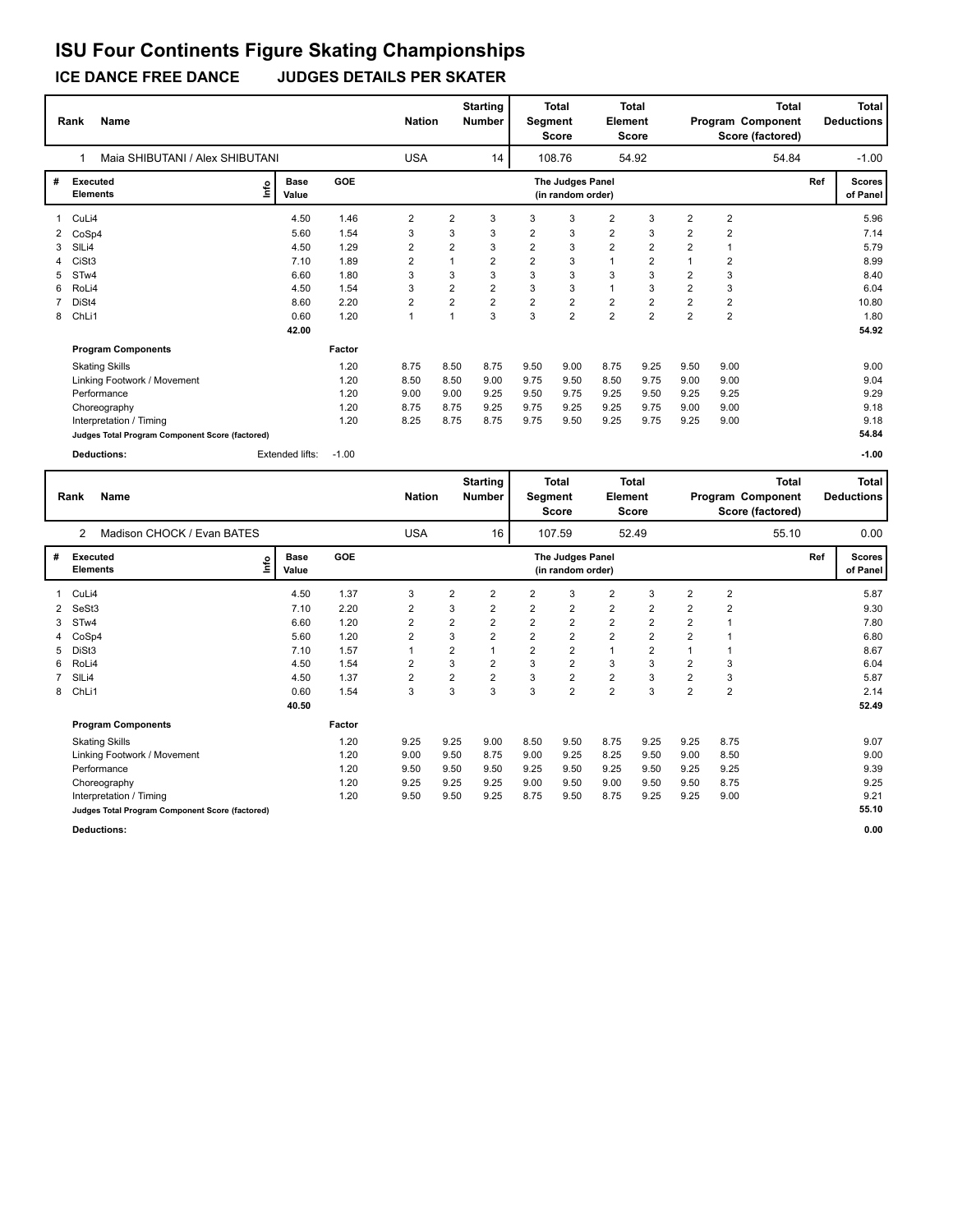#### **ICE DANCE FREE DANCE JUDGES DETAILS PER SKATER ISU Four Continents Figure Skating Championships**

**Rank Name Total Nation Number | Segment Element Program Component Deductions Total Segment Score Total Element Score Total Score (factored) Starting Number** Madison HUBBELL / Zachary DONOHUE USA 13 | 102.93 52.50 **# Executed Elements Base Value GOE Scores The Judges Panel of Panel** 1 6.60 1.63 3 2 2 3 3 2 3 3 3 **Ref**  8.23 3 **(in random order)** 51.43 STw4 **Info** 13 102.93 52.50 51.43 -1.00 2 CuLi4 4.50 1.20 2 3 2 2 2 2 2 2 2 5.70 3 CiSt3 7.10 1.57 1 2 2 2 1 1 1 1 2 8.67 4 SlLi4 4.50 0.77 1 1 1 1 2 2 2 1 1 5.27 5 DiSt4 8.60 1.73 2 0 2 1 2 2 1 1 2 10.33 6 RoLi4 4.50 1.20 2 2 2 2 2 2 2 2 2 5.70 7 CoSp4 5.60 1.11 2 1 1 2 2 2 3 2 2 6.71 8 ChLi1 0.60 1.29 2 3 2 2 2 2 3 2 2 1.89  **42.00 Program Components**  Skating Skills 8.00 8.75 8.50 7.75 8.25 9.00 9.25 8.50 9.00 **Factor** 1.20 8.00 8.75 8.50 7.75 8.25 9.00 9.25 8.50 9.00 8.57  **52.50** Linking Footwork / Movement 1.20 8.00 8.50 8.50 8.00 7.25 8.75 9.00 8.00 8.75 8.36 Performance 1.20 8.25 9.25 8.50 8.25 8.50 8.50 9.00 8.50 8.75 8.57 Choreography 1.20 8.50 9.25 9.00 8.25 7.75 8.50 9.00 8.25 9.25 8.68 Interpretation / Timing 1.20 8.25 9.00 8.75 8.50 7.75 8.50 9.25 8.75 9.00 8.68 **Judges Total Program Component Score (factored) 51.43 Deductions:** Extended lifts: -1.00 **-1.00**

**Rank Name Total Nation Number | Segment Element Program Component Deductions Total Segment Score Total Element Score Total Score (factored) Starting Number** Kaitlyn WEAVER / Andrew POJE CAN 15 | 101.43 45.89 **# Executed Elements Base Value GOE Scores The Judges Panel of Panel** 1 4.60 0.86 2 2 2 1 1 1 2 -1 1 **Ref**  5.46 4 **(in random order)** 55.54 STw2 **Info** 15 101.43 45.89 55.54 0.00 2 CiSt3 7.10 2.51 2 2 3 2 2 3 2 1 3 9.61 3 SlLi4 4.50 1.46 3 2 3 2 2 3 2 1 3 5.96 4 CoSp2 3.60 0.86 2 1 2 2 2 2 1 0 0 4.46 5 RoLi1 2.00 0.77 2 1 1 1 1 2 0 2 1 2.77 6 DiSt3 7.10 2.51 3 2 3 2 2 2 2 1 3 9.61 7 CuLi4 4.50 1.46 3 2 3 2 2 3 2 1 3 5.96 8 ChLi1 0.60 1.46 3 2 3 2 2 3 3 2 1 2.06  **34.00 Program Components**  Skating Skills 9.25 9.25 9.50 9.50 9.00 9.50 9.25 8.75 9.25 **Factor** 1.20 9.25 9.25 9.50 9.50 9.00 9.50 9.25 8.75 9.25 9.29  **45.89** Linking Footwork / Movement 1.20 9.25 9.50 9.50 9.00 9.00 9.50 9.25 9.00 9.25 9.25 Performance 1.20 9.00 9.25 8.75 9.00 8.75 9.75 9.25 8.75 9.50 9.07 Choreography 1.20 9.50 9.50 9.50 9.00 9.50 9.50 9.25 9.00 9.25 9.36 Interpretation / Timing 1.20 9.25 9.25 9.25 9.50 9.25 9.75 9.25 9.00 9.50 9.32 **Judges Total Program Component Score (factored) 55.54**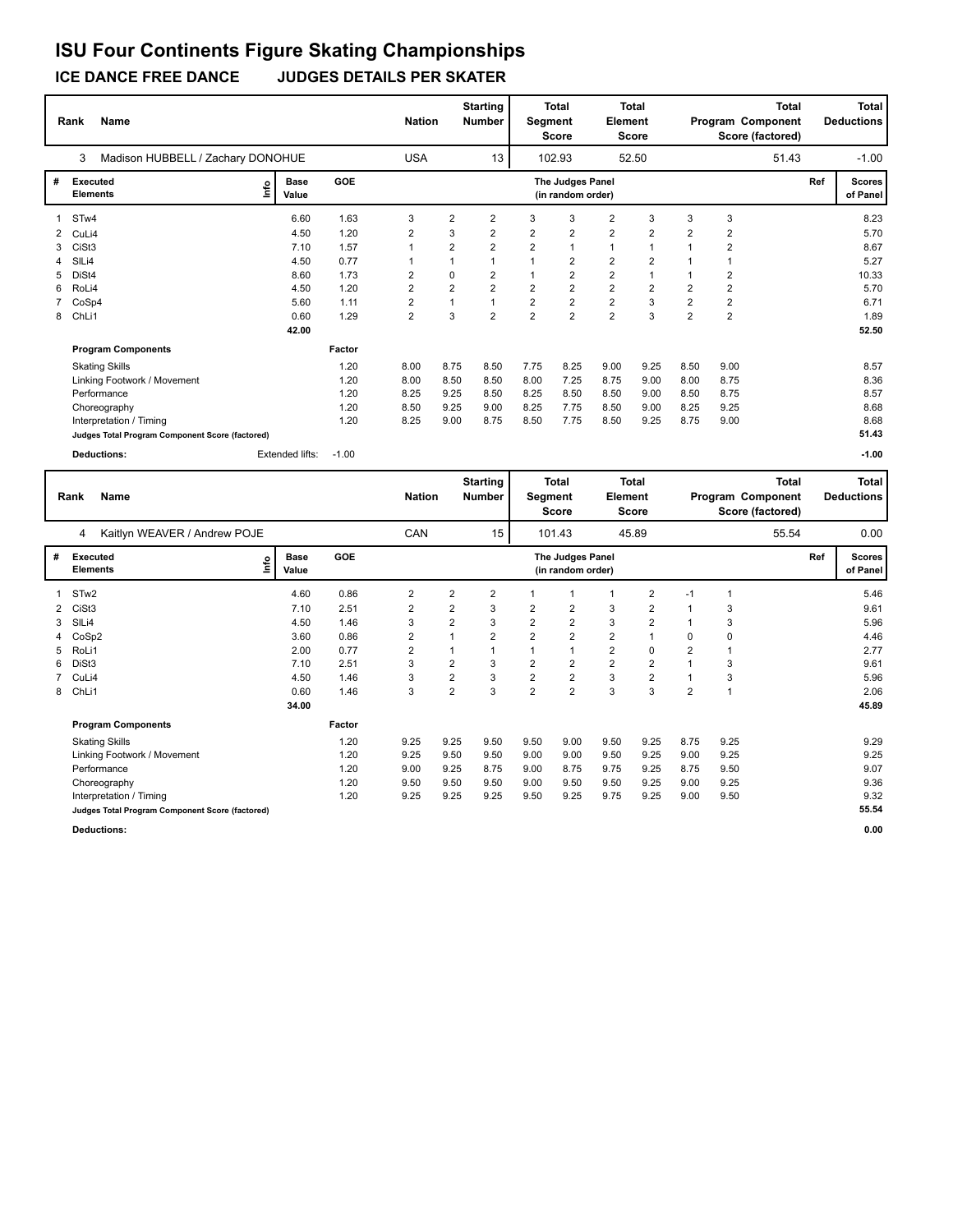**ICE DANCE FREE DANCE JUDGES DETAILS PER SKATER**

|                | Name<br>Rank                                    |                              |        | <b>Nation</b>  |                | <b>Starting</b><br><b>Number</b> |                         | <b>Total</b><br>Segment<br><b>Score</b> | <b>Element</b> | <b>Total</b><br><b>Score</b> |              |                | Total<br>Program Component<br>Score (factored) |     | <b>Total</b><br><b>Deductions</b> |
|----------------|-------------------------------------------------|------------------------------|--------|----------------|----------------|----------------------------------|-------------------------|-----------------------------------------|----------------|------------------------------|--------------|----------------|------------------------------------------------|-----|-----------------------------------|
|                | Piper GILLES / Paul POIRIER<br>5                |                              |        | CAN            |                | 11                               |                         | 98.27                                   |                | 49.12                        |              |                | 49.15                                          |     | 0.00                              |
| #              | Executed<br><b>Elements</b>                     | <b>Base</b><br>١mfo<br>Value | GOE    |                |                |                                  |                         | The Judges Panel<br>(in random order)   |                |                              |              |                |                                                | Ref | <b>Scores</b><br>of Panel         |
|                | 1 STw4                                          | 6.60                         | 1.29   | 2              | $\overline{2}$ | 2                                | 2                       | 3                                       | 2              | 3                            | 2            | 2              |                                                |     | 7.89                              |
| $\overline{2}$ | StaLi4                                          | 4.50                         | 1.54   | 3              | 2              | 2                                | $\overline{\mathbf{c}}$ | 3                                       | 3              | 3                            | 3            | 2              |                                                |     | 6.04                              |
| 3              | SeSt2                                           | 5.60                         | 1.26   |                |                |                                  | 1                       | $\overline{\mathbf{c}}$                 | $\overline{2}$ |                              |              |                |                                                |     | 6.86                              |
|                | CoSp4                                           | 5.60                         | 1.11   | 2              | 2              | 2                                | $\overline{2}$          | $\overline{2}$                          | 3              |                              |              | 2              |                                                |     | 6.71                              |
| 5              | SILi4                                           | 4.50                         | 1.11   | 2              |                |                                  | $\overline{2}$          | $\overline{\mathbf{c}}$                 | 3              | $\overline{2}$               | 0            | 3              |                                                |     | 5.61                              |
| 6              | RoLi4                                           | 4.50                         | 0.94   | $\overline{2}$ | $\overline{2}$ |                                  | 0                       | $\overline{2}$                          | $\overline{2}$ | $\overline{ }$               | $\mathbf{1}$ | $\overline{2}$ |                                                |     | 5.44                              |
|                | DiSt3                                           | 7.10                         | 1.41   | 1              |                |                                  | 1                       | $\overline{2}$                          | 2              | $\overline{1}$               | 0            | 2              |                                                |     | 8.51                              |
| 8              | ChLi1                                           | 0.60                         | 1.46   | $\overline{2}$ | $\overline{2}$ | $\overline{2}$                   | $\overline{2}$          | 3                                       | 3              | 3                            |              | 3              |                                                |     | 2.06                              |
|                |                                                 | 39.00                        |        |                |                |                                  |                         |                                         |                |                              |              |                |                                                |     | 49.12                             |
|                | <b>Program Components</b>                       |                              | Factor |                |                |                                  |                         |                                         |                |                              |              |                |                                                |     |                                   |
|                | <b>Skating Skills</b>                           |                              | 1.20   | 8.00           | 8.25           | 8.25                             | 7.50                    | 8.25                                    | 8.75           | 8.50                         | 8.00         | 8.00           |                                                |     | 8.18                              |
|                | Linking Footwork / Movement                     |                              | 1.20   | 8.25           | 8.50           | 8.00                             | 7.25                    | 8.50                                    | 8.50           | 7.75                         | 7.75         | 8.00           |                                                |     | 8.11                              |
|                | Performance                                     |                              | 1.20   | 8.00           | 8.25           | 8.00                             | 7.50                    | 8.25                                    | 9.00           | 8.25                         | 7.75         | 8.00           |                                                |     | 8.07                              |
|                | Choreography                                    |                              | 1.20   | 8.25           | 8.50           | 8.75                             | 7.50                    | 8.75                                    | 9.50           | 8.50                         | 7.50         | 8.50           |                                                |     | 8.39                              |
|                | Interpretation / Timing                         |                              | 1.20   | 8.25           | 8.50           | 8.25                             | 7.75                    | 8.25                                    | 9.00           | 8.25                         | 7.25         | 8.25           |                                                |     | 8.21                              |
|                | Judges Total Program Component Score (factored) |                              |        |                |                |                                  |                         |                                         |                |                              |              |                |                                                |     | 49.15                             |

|                | Rank                        | <b>Name</b>                                     |                      |        | <b>Nation</b>  |                | <b>Starting</b><br><b>Number</b> | Segment        | <b>Total</b><br><b>Score</b>          | <b>Element</b> | <b>Total</b><br><b>Score</b> |      |                | <b>Total</b><br>Program Component<br>Score (factored) |     | Total<br><b>Deductions</b> |
|----------------|-----------------------------|-------------------------------------------------|----------------------|--------|----------------|----------------|----------------------------------|----------------|---------------------------------------|----------------|------------------------------|------|----------------|-------------------------------------------------------|-----|----------------------------|
|                | 6                           | Kana MURAMOTO / Chris REED                      |                      |        | <b>JPN</b>     |                | 12                               |                | 88.70                                 |                | 46.23                        |      |                | 42.47                                                 |     | 0.00                       |
| #              | Executed<br><b>Elements</b> | ١nfo                                            | <b>Base</b><br>Value | GOE    |                |                |                                  |                | The Judges Panel<br>(in random order) |                |                              |      |                |                                                       | Ref | <b>Scores</b><br>of Panel  |
| $\overline{1}$ | CiSt2                       |                                                 | 5.60                 | 1.41   | $\overline{2}$ | 2              | 2                                |                | 1                                     |                |                              | 0    |                |                                                       |     | 7.01                       |
| 2              | CuLi4                       |                                                 | 4.50                 | 0.86   | $\overline{2}$ | $\overline{2}$ | $\overline{2}$                   |                | $\overline{1}$                        | $\overline{2}$ |                              | 0    |                |                                                       |     | 5.36                       |
| 3              | CoSp4                       |                                                 | 5.60                 | 0.34   | $\Omega$       | 0              |                                  |                | 1                                     | 0              |                              | $-1$ | 1              |                                                       |     | 5.94                       |
| 4              | STw4                        |                                                 | 6.60                 | 0.69   |                | 1              | 2                                |                | 1                                     |                |                              | 0    | 2              |                                                       |     | 7.29                       |
| 5              | DiSt3                       |                                                 | 7.10                 | 1.10   |                | $\mathbf 1$    | 2                                |                | 1                                     |                |                              | 0    | 1              |                                                       |     | 8.20                       |
| 6              | RoLi4                       |                                                 | 4.50                 | 1.20   | 3              | 2              | 2                                | $\overline{2}$ | $\overline{2}$                        | $\overline{2}$ | 2                            |      | $\overline{2}$ |                                                       |     | 5.70                       |
|                | SILi4                       |                                                 | 4.50                 | 0.86   | $\overline{2}$ | 2              | $\overline{2}$                   |                | $\mathbf{1}$                          | 1              | 2                            |      | $\mathbf 1$    |                                                       |     | 5.36                       |
| 8              | ChLi1                       |                                                 | 0.60                 | 0.77   | $\mathbf{1}$   | $\overline{2}$ | $\overline{2}$                   |                | 1                                     | 1              | $\overline{2}$               | 0    | 1              |                                                       |     | 1.37                       |
|                |                             |                                                 | 39.00                |        |                |                |                                  |                |                                       |                |                              |      |                |                                                       |     | 46.23                      |
|                |                             | <b>Program Components</b>                       |                      | Factor |                |                |                                  |                |                                       |                |                              |      |                |                                                       |     |                            |
|                |                             | <b>Skating Skills</b>                           |                      | 1.20   | 7.50           | 7.75           | 7.00                             | 7.00           | 6.50                                  | 6.50           | 7.50                         | 6.50 | 7.00           |                                                       |     | 7.00                       |
|                |                             | Linking Footwork / Movement                     |                      | 1.20   | 6.50           | 7.25           | 7.25                             | 6.50           | 6.25                                  | 6.00           | 7.50                         | 6.75 | 6.75           |                                                       |     | 6.75                       |
|                | Performance                 |                                                 |                      | 1.20   | 7.25           | 7.50           | 7.25                             | 7.50           | 7.00                                  | 6.75           | 7.75                         | 6.25 | 7.25           |                                                       |     | 7.21                       |
|                |                             | Choreography                                    |                      | 1.20   | 7.25           | 7.50           | 7.50                             | 7.00           | 6.75                                  | 6.50           | 8.25                         | 6.75 | 7.50           |                                                       |     | 7.18                       |
|                |                             | Interpretation / Timing                         |                      | 1.20   | 7.50           | 8.00           | 7.50                             | 7.25           | 6.75                                  | 6.50           | 8.25                         | 6.25 | 7.25           |                                                       |     | 7.25                       |
|                |                             | Judges Total Program Component Score (factored) |                      |        |                |                |                                  |                |                                       |                |                              |      |                |                                                       |     | 42.47                      |
|                | <b>Deductions:</b>          |                                                 |                      |        |                |                |                                  |                |                                       |                |                              |      |                |                                                       |     | 0.00                       |

|    | <b>Name</b><br>Rank                             |                         |                      |         | <b>Nation</b>  |                | <b>Starting</b><br><b>Number</b> | Segment        | <b>Total</b><br>Score                 | Element        | <b>Total</b><br>Score |                |                | Total<br>Program Component<br>Score (factored) |     | <b>Total</b><br><b>Deductions</b> |
|----|-------------------------------------------------|-------------------------|----------------------|---------|----------------|----------------|----------------------------------|----------------|---------------------------------------|----------------|-----------------------|----------------|----------------|------------------------------------------------|-----|-----------------------------------|
|    | Elisabeth PARADIS / Francois-Xavier OUELLETTE   |                         |                      |         | CAN            |                | 10                               |                | 86.79                                 |                | 49.41                 |                |                | 40.38                                          |     | $-3.00$                           |
| #  | <b>Executed</b><br><b>Elements</b>              | ١nfo                    | <b>Base</b><br>Value | GOE     |                |                |                                  |                | The Judges Panel<br>(in random order) |                |                       |                |                |                                                | Ref | <b>Scores</b><br>of Panel         |
|    | CuLi4                                           |                         | 4.50                 | 1.11    | $\overline{2}$ | 2              | 3                                | 3              |                                       |                |                       | 3              |                |                                                |     | 5.61                              |
| 2  | STw4                                            |                         | 6.60                 | 1.20    | 2              | $\overline{2}$ | 3                                | $\overline{2}$ | 2                                     |                | 2                     | $\overline{2}$ | $\overline{2}$ |                                                |     | 7.80                              |
| 3  | CiSt3                                           |                         | 7.10                 | 1.10    |                |                |                                  |                | $\overline{2}$                        |                |                       |                | 0              |                                                |     | 8.20                              |
|    | SILi4+RoLi4                                     |                         | 9.00                 | 2.40    | 2              | $\overline{2}$ | $\overline{2}$                   | $\overline{2}$ | $\overline{2}$                        | $\overline{2}$ | 3                     | $\overline{2}$ | $\overline{2}$ |                                                |     | 11.40                             |
| 5  | DiSt4                                           |                         | 8.60                 | 1.26    |                | $\overline{1}$ |                                  | 1              | 2                                     |                |                       | $\overline{2}$ |                |                                                |     | 9.86                              |
| 6. | CoSp4                                           |                         | 5.60                 | 0.94    | $\mathbf{1}$   | $\overline{2}$ |                                  | $\overline{2}$ | $\overline{2}$                        | $\overline{2}$ |                       | $\overline{2}$ |                |                                                |     | 6.54                              |
|    | 7 ChLi                                          |                         | 0.00                 | 0.00    |                |                |                                  |                |                                       |                |                       |                |                |                                                |     | 0.00                              |
|    |                                                 |                         | 41.40                |         |                |                |                                  |                |                                       |                |                       |                |                |                                                |     | 49.41                             |
|    | <b>Program Components</b>                       |                         |                      | Factor  |                |                |                                  |                |                                       |                |                       |                |                |                                                |     |                                   |
|    | <b>Skating Skills</b>                           |                         |                      | 1.20    | 7.25           | 6.50           | 7.25                             | 7.00           | 7.00                                  | 7.50           | 7.25                  | 7.00           | 5.00           |                                                |     | 7.04                              |
|    | Linking Footwork / Movement                     |                         |                      | 1.20    | 6.25           | 6.75           | 6.75                             | 6.50           | 5.75                                  | 5.00           | 7.25                  | 7.00           | 6.25           |                                                |     | 6.46                              |
|    | Performance                                     |                         |                      | 1.20    | 6.00           | 6.25           | 6.50                             | 6.50           | 5.75                                  | 7.25           | 6.00                  | 7.00           | 5.00           |                                                |     | 6.29                              |
|    | Choreography                                    |                         |                      | 1.20    | 6.00           | 6.75           | 7.25                             | 7.25           | 7.25                                  | 7.25           | 6.50                  | 7.50           | 8.00           |                                                |     | 7.11                              |
|    | Interpretation / Timing                         |                         |                      | 1.20    | 6.00           | 6.25           | 6.75                             | 7.00           | 5.75                                  | 7.25           | 6.50                  | 7.50           | 8.00           |                                                |     | 6.75                              |
|    | Judges Total Program Component Score (factored) |                         |                      |         |                |                |                                  |                |                                       |                |                       |                |                |                                                |     | 40.38                             |
|    | <b>Deductions:</b>                              | Interruption in excess: |                      | $-3.00$ |                |                |                                  |                |                                       |                |                       |                |                |                                                |     | $-3.00$                           |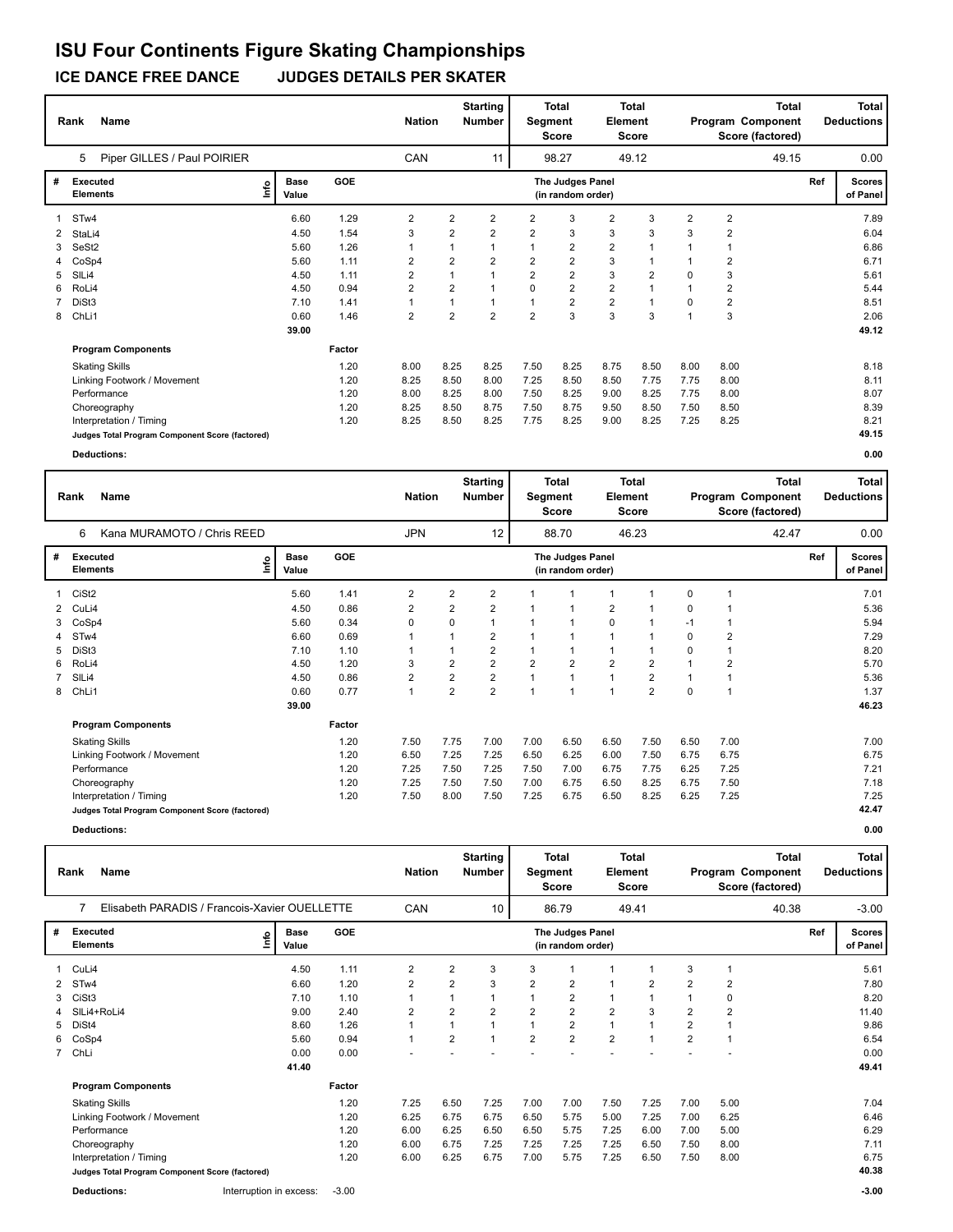**ICE DANCE FREE DANCE JUDGES DETAILS PER SKATER**

|              | Name<br>Rank                                    |                      |            | <b>Nation</b>  |                | <b>Starting</b><br><b>Number</b> | Segment        | <b>Total</b><br><b>Score</b>          | <b>Element</b> | <b>Total</b><br><b>Score</b> |                |                | Total<br>Program Component<br>Score (factored) |     | <b>Total</b><br><b>Deductions</b> |
|--------------|-------------------------------------------------|----------------------|------------|----------------|----------------|----------------------------------|----------------|---------------------------------------|----------------|------------------------------|----------------|----------------|------------------------------------------------|-----|-----------------------------------|
|              | Yura MIN / Alexander GAMELIN<br>8               |                      |            | <b>KOR</b>     |                | 6                                |                | 83.19                                 |                | 45.32                        |                |                | 37.87                                          |     | 0.00                              |
| #            | <b>Executed</b><br>١m٥<br><b>Elements</b>       | <b>Base</b><br>Value | <b>GOE</b> |                |                |                                  |                | The Judges Panel<br>(in random order) |                |                              |                |                |                                                | Ref | <b>Scores</b><br>of Panel         |
| $\mathbf{1}$ | CuLi4                                           | 4.50                 | 0.94       | $\overline{2}$ | $\overline{2}$ | $\overline{2}$                   |                | 2                                     |                |                              | 2              |                |                                                |     | 5.44                              |
|              | 2 SILi4                                         | 4.50                 | 0.69       | $\overline{2}$ |                | 1                                | 2              | 0                                     | -1             |                              |                |                |                                                |     | 5.19                              |
| 3            | STw4                                            | 6.60                 | 0.51       | 0              |                | $\overline{2}$                   |                | 1                                     | $\mathbf{1}$   | 0                            |                |                |                                                |     | 7.11                              |
| 4            | SeSt <sub>3</sub>                               | 7.10                 | 1.10       | 2              | 1              | 1                                |                | 1                                     | $\Omega$       | $\overline{1}$               |                |                |                                                |     | 8.20                              |
| 5.           | CoSp4                                           | 5.60                 | 0.34       | 1              | $\Omega$       | 0                                |                | $\mathbf 1$                           | $\mathbf{1}$   | 0                            | 2              | 0              |                                                |     | 5.94                              |
| 6.           | DiSt <sub>2</sub>                               | 5.60                 | 0.94       | -1             | 1              | $\mathbf{1}$                     |                | $\mathbf{1}$                          | $\Omega$       | $\Omega$                     | $\mathbf{1}$   | $\overline{1}$ |                                                |     | 6.54                              |
|              | RoLi4                                           | 4.50                 | 0.94       | $\overline{2}$ | 1              | $\overline{2}$                   | $\overline{2}$ | $\overline{2}$                        | $\mathbf{1}$   | $\mathbf{1}$                 | 2              | $\mathbf 1$    |                                                |     | 5.44                              |
| 8            | ChSp1                                           | 0.60                 | 0.86       | $\overline{2}$ | $\mathbf{1}$   | $\overline{1}$                   | $\overline{2}$ | $\overline{1}$                        | $\mathbf{1}$   | $\mathbf 0$                  | $\overline{2}$ | $\overline{2}$ |                                                |     | 1.46                              |
|              |                                                 | 39.00                |            |                |                |                                  |                |                                       |                |                              |                |                |                                                |     | 45.32                             |
|              | <b>Program Components</b>                       |                      | Factor     |                |                |                                  |                |                                       |                |                              |                |                |                                                |     |                                   |
|              | <b>Skating Skills</b>                           |                      | 1.20       | 6.75           | 6.25           | 6.00                             | 6.25           | 6.50                                  | 6.50           | 6.00                         | 6.25           | 6.00           |                                                |     | 6.25                              |
|              | Linking Footwork / Movement                     |                      | 1.20       | 6.50           | 6.25           | 5.50                             | 6.00           | 6.50                                  | 6.25           | 6.00                         | 5.50           | 6.00           |                                                |     | 6.07                              |
|              | Performance                                     |                      | 1.20       | 7.00           | 6.00           | 6.25                             | 6.50           | 7.00                                  | 6.25           | 6.25                         | 6.50           | 6.50           |                                                |     | 6.46                              |
|              | Choreography                                    |                      | 1.20       | 6.25           | 6.50           | 6.50                             | 6.25           | 6.50                                  | 6.50           | 5.75                         | 6.25           | 6.50           |                                                |     | 6.39                              |
|              | Interpretation / Timing                         |                      | 1.20       | 6.50           | 6.25           | 6.50                             | 6.75           | 6.75                                  | 6.25           | 6.25                         | 6.00           | 6.25           |                                                |     | 6.39                              |
|              | Judges Total Program Component Score (factored) |                      |            |                |                |                                  |                |                                       |                |                              |                |                |                                                |     | 37.87                             |

|   | <b>Name</b><br>Rank                             |      |                      |            | <b>Nation</b>  |                         | <b>Starting</b><br><b>Number</b> |                         | Total<br>Segment<br><b>Score</b>      | <b>Element</b>          | <b>Total</b><br><b>Score</b> |      |      | <b>Total</b><br>Program Component<br>Score (factored) |     | Total<br><b>Deductions</b> |
|---|-------------------------------------------------|------|----------------------|------------|----------------|-------------------------|----------------------------------|-------------------------|---------------------------------------|-------------------------|------------------------------|------|------|-------------------------------------------------------|-----|----------------------------|
|   | Ho Jung LEE / Richard Kang In KAM<br>9          |      |                      |            | <b>KOR</b>     |                         | $\overline{7}$                   |                         | 80.81                                 |                         | 43.74                        |      |      | 37.07                                                 |     | 0.00                       |
| # | Executed<br><b>Elements</b>                     | Info | <b>Base</b><br>Value | <b>GOE</b> |                |                         |                                  |                         | The Judges Panel<br>(in random order) |                         |                              |      |      |                                                       | Ref | <b>Scores</b><br>of Panel  |
| 1 | SIL <sub>i</sub> 4                              |      | 4.50                 | 0.86       | $\overline{2}$ |                         | 2                                |                         | 1                                     | 2                       | 2                            | 0    | 1    |                                                       |     | 5.36                       |
| 2 | CiSt <sub>2</sub>                               |      | 5.60                 | 1.10       |                |                         |                                  |                         | 1                                     | 1                       |                              | 0    |      |                                                       |     | 6.70                       |
| 3 | STw4                                            |      | 6.60                 | 0.00       | 0              | 0                       | 0                                | 0                       | 0                                     | 0                       | 0                            | $-1$ | 0    |                                                       |     | 6.60                       |
| 4 | CuLi4                                           |      | 4.50                 | 0.86       |                |                         | $\overline{2}$                   | $\overline{\mathbf{c}}$ | 1                                     | $\overline{\mathbf{c}}$ | 2                            | 0    |      |                                                       |     | 5.36                       |
| 5 | CoSp4                                           |      | 5.60                 | 0.43       | 0              |                         | 2                                | 1                       | 1                                     |                         |                              | 0    | 0    |                                                       |     | 6.03                       |
| 6 | DiSt3                                           |      | 7.10                 | 0.63       |                |                         |                                  | 0                       | 0                                     | 1                       | 0                            | $-1$ | 1    |                                                       |     | 7.73                       |
| 7 | RoLi4                                           |      | 4.50                 | 0.26       |                | 0                       |                                  | 1                       | 0                                     | $\overline{\mathbf{c}}$ | 0                            | 0    | 0    |                                                       |     | 4.76                       |
| 8 | ChSp1                                           |      | 0.60                 | 0.60       |                | $\overline{\mathbf{A}}$ |                                  | 4                       | 0                                     | $\overline{2}$          | $\overline{ }$               | 1    | 1    |                                                       |     | 1.20                       |
|   |                                                 |      | 39.00                |            |                |                         |                                  |                         |                                       |                         |                              |      |      |                                                       |     | 43.74                      |
|   | <b>Program Components</b>                       |      |                      | Factor     |                |                         |                                  |                         |                                       |                         |                              |      |      |                                                       |     |                            |
|   | <b>Skating Skills</b>                           |      |                      | 1.20       | 6.75           | 6.00                    | 6.75                             | 6.00                    | 6.00                                  | 5.50                    | 5.50                         | 5.50 | 6.00 |                                                       |     | 5.96                       |
|   | Linking Footwork / Movement                     |      |                      | 1.20       | 6.25           | 6.00                    | 6.50                             | 5.75                    | 6.25                                  | 6.00                    | 5.25                         | 5.75 | 5.50 |                                                       |     | 5.93                       |
|   | Performance                                     |      |                      | 1.20       | 7.00           | 6.25                    | 6.25                             | 6.00                    | 6.50                                  | 6.75                    | 5.75                         | 5.50 | 6.50 |                                                       |     | 6.29                       |
|   | Choreography                                    |      |                      | 1.20       | 6.75           | 6.75                    | 6.75                             | 6.25                    | 6.50                                  | 6.50                    | 6.00                         | 5.75 | 6.50 |                                                       |     | 6.46                       |
|   | Interpretation / Timing                         |      |                      | 1.20       | 6.50           | 6.50                    | 6.50                             | 6.00                    | 6.00                                  | 6.75                    | 5.75                         | 5.00 | 6.50 |                                                       |     | 6.25                       |
|   | Judges Total Program Component Score (factored) |      |                      |            |                |                         |                                  |                         |                                       |                         |                              |      |      |                                                       |     | 37.07                      |
|   | <b>Deductions:</b>                              |      |                      |            |                |                         |                                  |                         |                                       |                         |                              |      |      |                                                       |     | 0.00                       |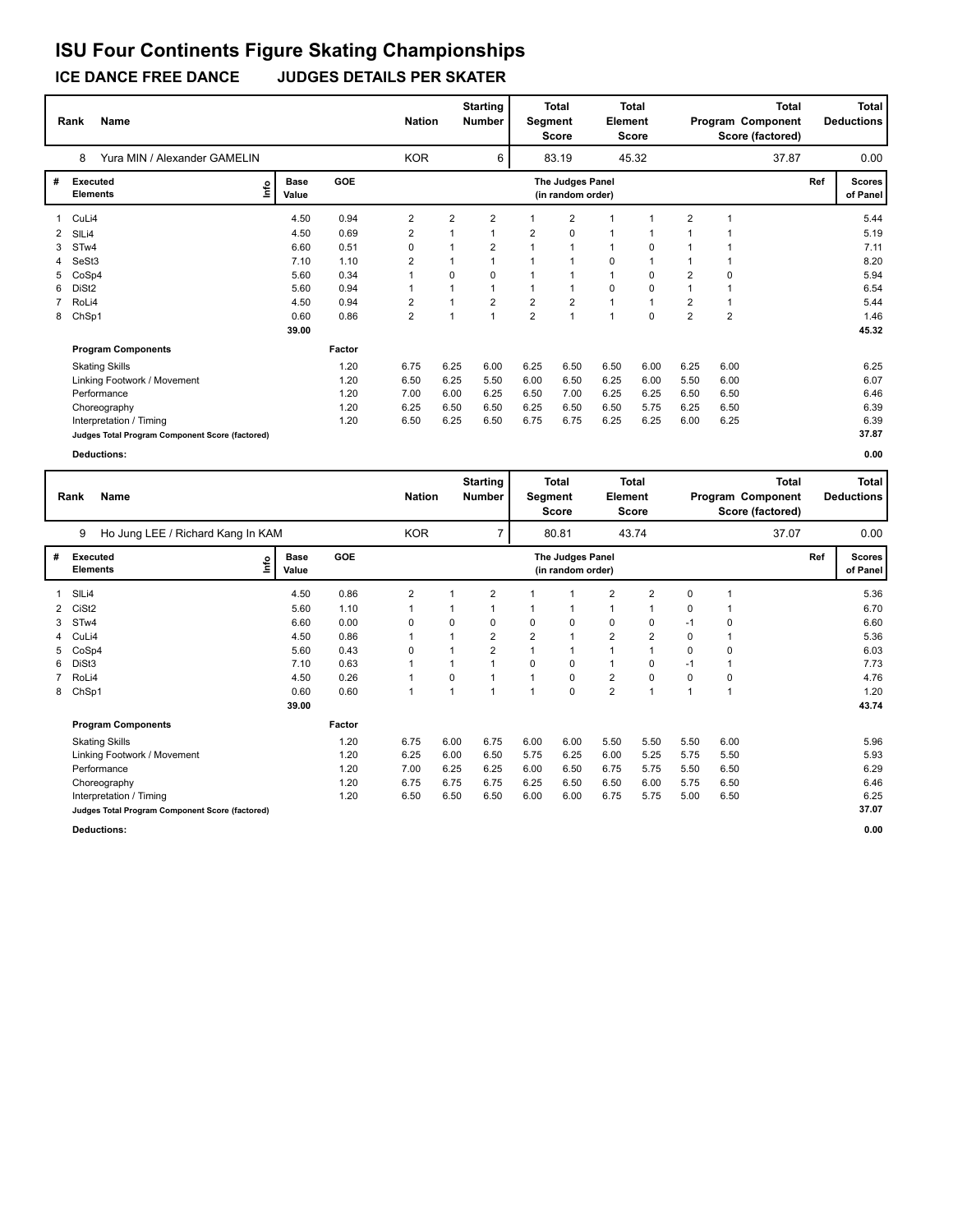**ICE DANCE FREE DANCE JUDGES DETAILS PER SKATER**

|   | Rank                        | <b>Name</b>                                     |    |                      |            | <b>Nation</b>  |             | <b>Starting</b><br><b>Number</b> | Segment  | <b>Total</b><br><b>Score</b>          | <b>Element</b> | <b>Total</b><br><b>Score</b> |                | Program Component | <b>Total</b><br>Score (factored) |     | <b>Total</b><br><b>Deductions</b> |
|---|-----------------------------|-------------------------------------------------|----|----------------------|------------|----------------|-------------|----------------------------------|----------|---------------------------------------|----------------|------------------------------|----------------|-------------------|----------------------------------|-----|-----------------------------------|
|   | 10                          | Shiyue WANG / Xinyu LIU                         |    |                      |            | <b>CHN</b>     |             | 9                                |          | 79.08                                 |                | 40.28                        |                |                   | 39.80                            |     | $-1.00$                           |
| # | Executed<br><b>Elements</b> |                                                 | ١m | <b>Base</b><br>Value | <b>GOE</b> |                |             |                                  |          | The Judges Panel<br>(in random order) |                |                              |                |                   |                                  | Ref | <b>Scores</b><br>of Panel         |
|   | 1 CuLi4                     |                                                 |    | 4.50                 | 1.03       | $\overline{2}$ |             | $\overline{2}$                   |          | $\overline{2}$                        | $\overline{2}$ |                              | $\overline{2}$ | $\overline{2}$    |                                  |     | 5.53                              |
|   | 2 STw4                      |                                                 |    | 6.60                 | 0.77       | 1              |             |                                  |          | 2                                     | $\overline{2}$ | $\overline{2}$               |                |                   |                                  |     | 7.37                              |
| 3 | CiSt <sub>2</sub>           |                                                 |    | 5.60                 | 0.94       | 0              |             | 1                                | $\Omega$ |                                       | $\mathbf{1}$   |                              |                |                   |                                  |     | 6.54                              |
| 4 | SILi4                       |                                                 |    | 4.50                 | 0.60       | $\overline{2}$ |             | 0                                |          | $\mathbf{1}$                          | 1              |                              | $\Omega$       | $\overline{2}$    |                                  |     | 5.10                              |
| 5 | CoSp2                       |                                                 |    | 3.60                 | 0.26       |                | 1           | $-1$                             | 0        | 0                                     | $\mathbf{1}$   | $\mathbf 0$                  |                | 0                 |                                  |     | 3.86                              |
| 6 | RoLi4                       |                                                 |    | 4.50                 | 0.51       | 1              | $\mathbf 1$ | $\mathbf{1}$                     | $\Omega$ | 1                                     | $\mathbf{1}$   | $-1$                         |                | 1                 |                                  |     | 5.01                              |
| 7 | DiSt <sub>2</sub>           |                                                 |    | 5.60                 | 0.16       | 0              | 0           | 1                                | 0        | 0                                     | 0              | $\mathbf 0$                  |                | 0                 |                                  |     | 5.76                              |
| 8 | ChLi1                       |                                                 |    | 0.60                 | 0.51       | 0              | $\Omega$    | $\overline{2}$                   | $\Omega$ | $\overline{1}$                        | $\mathbf{1}$   | $\overline{1}$               |                | $\overline{2}$    |                                  |     | 1.11                              |
|   |                             |                                                 |    | 35.50                |            |                |             |                                  |          |                                       |                |                              |                |                   |                                  |     | 40.28                             |
|   |                             | <b>Program Components</b>                       |    |                      | Factor     |                |             |                                  |          |                                       |                |                              |                |                   |                                  |     |                                   |
|   |                             | <b>Skating Skills</b>                           |    |                      | 1.20       | 6.75           | 7.25        | 7.00                             | 6.50     | 6.50                                  | 6.75           | 6.50                         | 6.25           | 6.75              |                                  |     | 6.68                              |
|   |                             | Linking Footwork / Movement                     |    |                      | 1.20       | 6.75           | 6.75        | 6.25                             | 6.50     | 6.00                                  | 6.50           | 5.75                         | 6.00           | 6.50              |                                  |     | 6.36                              |
|   |                             | Performance                                     |    |                      | 1.20       | 7.00           | 6.75        | 6.50                             | 7.00     | 6.25                                  | 6.75           | 6.50                         | 6.50           | 7.00              |                                  |     | 6.71                              |
|   |                             | Choreography                                    |    |                      | 1.20       | 7.25           | 7.00        | 6.75                             | 6.75     | 6.50                                  | 7.25           | 6.00                         | 6.00           | 6.75              |                                  |     | 6.71                              |
|   |                             | Interpretation / Timing                         |    |                      | 1.20       | 7.00           | 6.75        | 6.50                             | 7.00     | 6.50                                  | 6.75           | 6.25                         | 6.50           | 7.00              |                                  |     | 6.71                              |
|   |                             | Judges Total Program Component Score (factored) |    |                      |            |                |             |                                  |          |                                       |                |                              |                |                   |                                  |     | 39.80                             |
|   |                             | <b>Deductions:</b>                              |    | Extended lifts:      | $-1.00$    |                |             |                                  |          |                                       |                |                              |                |                   |                                  |     | $-1.00$                           |

|   | Name<br>Rank                                    |      |                      |            | <b>Nation</b>           |      | <b>Starting</b><br><b>Number</b> |                | <b>Total</b><br>Segment<br>Score      | <b>Element</b> | Total<br>Score |          |                | <b>Total</b><br>Program Component<br>Score (factored) |     | Total<br><b>Deductions</b> |
|---|-------------------------------------------------|------|----------------------|------------|-------------------------|------|----------------------------------|----------------|---------------------------------------|----------------|----------------|----------|----------------|-------------------------------------------------------|-----|----------------------------|
|   | Rebeka KIM / Kirill MINOV<br>11                 |      |                      |            | <b>KOR</b>              |      | 2                                |                | 78.00                                 |                | 44.03          |          |                | 33.97                                                 |     | 0.00                       |
| # | <b>Executed</b><br><b>Elements</b>              | Info | <b>Base</b><br>Value | <b>GOE</b> |                         |      |                                  |                | The Judges Panel<br>(in random order) |                |                |          |                |                                                       | Ref | <b>Scores</b><br>of Panel  |
|   | DiSt3                                           |      | 7.10                 | 0.63       | 0                       |      |                                  |                |                                       |                | 0              | $-1$     | 0              |                                                       |     | 7.73                       |
| 2 | CuLi4                                           |      | 4.50                 | 0.51       | 1                       |      | $\overline{2}$                   |                |                                       | 0              | 0              |          |                |                                                       |     | 5.01                       |
| 3 | STw4                                            |      | 6.60                 | 0.17       | 1                       | 0    |                                  | $\Omega$       | 0                                     | $\mathbf 0$    | 0              | 0        |                |                                                       |     | 6.77                       |
|   | CoSp4                                           |      | 5.60                 | 0.26       | 1                       |      | $\mathbf 1$                      | $\Omega$       | $\overline{1}$                        | $\mathbf 0$    | 0              | $\Omega$ | 0              |                                                       |     | 5.86                       |
| 5 | SILi4                                           |      | 4.50                 | 0.34       | 1                       |      | 0                                | $\Omega$       |                                       | $\mathbf{1}$   | 0              | $-1$     | $\overline{2}$ |                                                       |     | 4.84                       |
| 6 | CiSt <sub>3</sub>                               |      | 7.10                 | 0.17       | 0                       | 0    | 0                                | 1              |                                       | $\mathbf 0$    | $-1$           | $-1$     | 1              |                                                       |     | 7.27                       |
|   | RoLi4                                           |      | 4.50                 | 0.94       | $\overline{\mathbf{c}}$ |      | $\overline{2}$                   | $\overline{2}$ | $\overline{2}$                        | $\overline{2}$ | $\mathbf{1}$   | $\Omega$ | 1              |                                                       |     | 5.44                       |
| 8 | ChTw1                                           |      | 0.60                 | 0.51       | $\mathbf{1}$            |      | $\overline{2}$                   | $\overline{1}$ | $\overline{1}$                        | 1              | 0              | $-1$     | 1              |                                                       |     | 1.11                       |
|   |                                                 |      | 40.50                |            |                         |      |                                  |                |                                       |                |                |          |                |                                                       |     | 44.03                      |
|   | <b>Program Components</b>                       |      |                      | Factor     |                         |      |                                  |                |                                       |                |                |          |                |                                                       |     |                            |
|   | <b>Skating Skills</b>                           |      |                      | 1.20       | 6.25                    | 4.50 | 5.50                             | 5.75           | 6.25                                  | 5.50           | 5.75           | 4.75     | 6.00           |                                                       |     | 5.64                       |
|   | Linking Footwork / Movement                     |      |                      | 1.20       | 6.00                    | 5.00 | 5.25                             | 5.50           | 6.25                                  | 5.00           | 5.25           | 4.25     | 5.75           |                                                       |     | 5.39                       |
|   | Performance                                     |      |                      | 1.20       | 6.25                    | 5.00 | 6.00                             | 5.75           | 6.50                                  | 5.50           | 5.50           | 4.75     | 6.00           |                                                       |     | 5.71                       |
|   | Choreography                                    |      |                      | 1.20       | 6.00                    | 4.75 | 6.25                             | 6.00           | 6.75                                  | 5.50           | 5.25           | 4.50     | 6.50           |                                                       |     | 5.75                       |
|   | Interpretation / Timing                         |      |                      | 1.20       | 6.50                    | 4.75 | 6.00                             | 6.00           | 6.50                                  | 5.25           | 5.75           | 5.00     | 6.25           |                                                       |     | 5.82                       |
|   | Judges Total Program Component Score (factored) |      |                      |            |                         |      |                                  |                |                                       |                |                |          |                |                                                       |     | 33.97                      |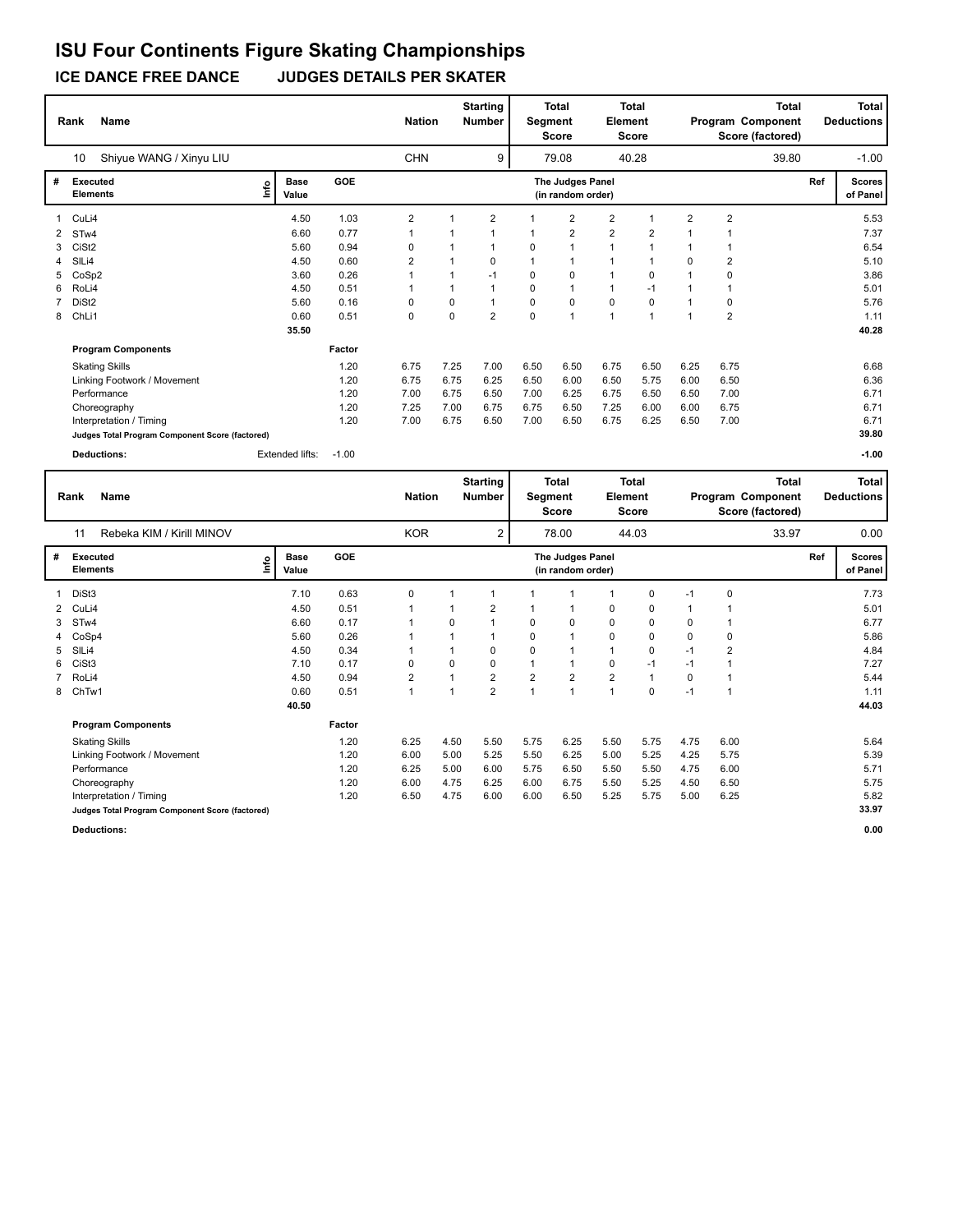**ICE DANCE FREE DANCE JUDGES DETAILS PER SKATER**

|                | <b>Name</b><br>Rank                             |                      |            | <b>Nation</b> |      | <b>Starting</b><br><b>Number</b> | Segment        | <b>Total</b><br><b>Score</b>          | Element      | <b>Total</b><br><b>Score</b> |              |             | Total<br>Program Component<br>Score (factored) |     | <b>Total</b><br><b>Deductions</b> |
|----------------|-------------------------------------------------|----------------------|------------|---------------|------|----------------------------------|----------------|---------------------------------------|--------------|------------------------------|--------------|-------------|------------------------------------------------|-----|-----------------------------------|
|                | 12<br>Yiyi ZHANG / Nan WU                       |                      |            | <b>CHN</b>    |      | 4                                |                | 72.83                                 |              | 41.24                        |              |             | 31.59                                          |     | 0.00                              |
| #              | Executed<br>١m<br><b>Elements</b>               | <b>Base</b><br>Value | <b>GOE</b> |               |      |                                  |                | The Judges Panel<br>(in random order) |              |                              |              |             |                                                | Ref | <b>Scores</b><br>of Panel         |
|                | 1 STw4                                          | 6.60                 | 0.60       | 1             |      | $\overline{2}$                   | 1              | $\overline{2}$                        |              | 0                            | 0            |             |                                                |     | 7.20                              |
| $\overline{2}$ | RoLi4                                           | 4.50                 | 0.51       |               | 0    |                                  | 0              | 1                                     |              |                              |              |             |                                                |     | 5.01                              |
| 3              | CoSp4                                           | 5.60                 | 0.17       | 0             | 0    | 0                                | 1              | 1                                     | 0            | 0                            |              | 0           |                                                |     | 5.77                              |
|                | 4 CuLi4                                         | 4.50                 | 0.09       | $\Omega$      | 0    | $\Omega$                         | 0              | 0                                     | 0            | $\overline{ }$               |              | $\mathbf 0$ |                                                |     | 4.59                              |
| 5              | CiSt3                                           | 7.10                 | 0.00       | 0             | 0    | 0                                | $-1$           | 0                                     | 0            | 0                            | 2            | $\mathbf 0$ |                                                |     | 7.10                              |
| 6.             | ChSp1                                           | 0.60                 | 0.43       | 1             | 0    | 1                                | $\overline{2}$ | $\mathbf{1}$                          | $\mathbf{1}$ | $\Omega$                     | $\Omega$     | 1           |                                                |     | 1.03                              |
|                | DiSt <sub>2</sub>                               | 5.60                 | 0.01       | 0             | 0    | 0                                | $-1$           | $\mathbf 0$                           | $\mathbf{1}$ | $\Omega$                     |              | $-1$        |                                                |     | 5.61                              |
| 8              | SILi4                                           | 4.50                 | 0.43       | 1             |      | $\overline{2}$                   | $\Omega$       | $\mathbf{1}$                          | $\mathbf 0$  | $\overline{1}$               | $\mathbf{1}$ | $\mathbf 0$ |                                                |     | 4.93                              |
|                |                                                 | 39.00                |            |               |      |                                  |                |                                       |              |                              |              |             |                                                |     | 41.24                             |
|                | <b>Program Components</b>                       |                      | Factor     |               |      |                                  |                |                                       |              |                              |              |             |                                                |     |                                   |
|                | <b>Skating Skills</b>                           |                      | 1.20       | 5.25          | 5.50 | 5.75                             | 5.00           | 5.75                                  | 5.25         | 5.00                         | 5.25         | 5.50        |                                                |     | 5.36                              |
|                | Linking Footwork / Movement                     |                      | 1.20       | 4.75          | 5.00 | 5.00                             | 5.25           | 5.50                                  | 5.00         | 5.25                         | 5.25         | 5.00        |                                                |     | 5.11                              |
|                | Performance                                     |                      | 1.20       | 5.25          | 5.25 | 5.75                             | 5.00           | 6.25                                  | 5.50         | 5.00                         | 4.75         | 5.25        |                                                |     | 5.29                              |
|                | Choreography                                    |                      | 1.20       | 5.50          | 5.25 | 5.75                             | 5.50           | 6.75                                  | 5.50         | 4.75                         | 5.00         | 5.00        |                                                |     | 5.36                              |
|                | Interpretation / Timing                         |                      | 1.20       | 5.00          | 4.75 | 5.50                             | 5.50           | 6.25                                  | 5.25         | 4.50                         | 5.25         | 5.25        |                                                |     | 5.21                              |
|                | Judges Total Program Component Score (factored) |                      |            |               |      |                                  |                |                                       |              |                              |              |             |                                                |     | 31.59                             |

|                | Name<br>Rank                                    |      |                      |         | <b>Nation</b> |                | <b>Starting</b><br><b>Number</b> | Segment        | <b>Total</b><br><b>Score</b>          | <b>Element</b> | <b>Total</b><br><b>Score</b> |      |              | <b>Total</b><br>Program Component<br>Score (factored) |     | Total<br><b>Deductions</b> |
|----------------|-------------------------------------------------|------|----------------------|---------|---------------|----------------|----------------------------------|----------------|---------------------------------------|----------------|------------------------------|------|--------------|-------------------------------------------------------|-----|----------------------------|
|                | Emi HIRAI / Marien DE LA ASUNCION<br>13         |      |                      |         | <b>JPN</b>    |                | 8                                |                | 69.97                                 |                | 37.36                        |      |              | 33.61                                                 |     | $-1.00$                    |
| #              | Executed<br><b>Elements</b>                     | ١nfo | <b>Base</b><br>Value | GOE     |               |                |                                  |                | The Judges Panel<br>(in random order) |                |                              |      |              |                                                       | Ref | <b>Scores</b><br>of Panel  |
|                | STw4                                            |      | 6.60                 | $-0.29$ | 0             | $\Omega$       | $-2$                             | $-1$           | $-1$                                  | 0              |                              | $-1$ | $-1$         |                                                       |     | 6.31                       |
| $\overline{2}$ | CiSt1                                           |      | 4.10                 | $-0.06$ | 0             | 0              |                                  | 0              | $-1$                                  | 1              | 0                            | $-1$ | $-1$         |                                                       |     | 4.04                       |
| 3              | CoSp4                                           |      | 5.60                 | $-0.07$ | 0             | 0              | 0                                | $-1$           | 0                                     | 0              | 0                            | 0    | $-1$         |                                                       |     | 5.53                       |
| 4              | CuLi4                                           |      | 4.50                 | 0.69    | 0             | 1              | $\overline{2}$                   |                | 1                                     | $\mathbf{1}$   | $\overline{2}$               |      |              |                                                       |     | 5.19                       |
| 5              | ChSp1                                           |      | 0.60                 | 0.43    | 2             | 1              |                                  |                | 1                                     | 0              |                              | 0    | 0            |                                                       |     | 1.03                       |
| 6              | SIL <sub>i4</sub>                               |      | 4.50                 | 0.77    | $\mathbf{1}$  | 1              | $\overline{2}$                   | $\overline{2}$ | $\overline{\mathbf{c}}$               | $\mathbf{1}$   |                              | 1    | 0            |                                                       |     | 5.27                       |
| 7              | DiSt <sub>2</sub>                               |      | 5.60                 | $-0.71$ | 0             | $-1$           | 0                                | $-1$           | $-1$                                  | 0              | $-1$                         | $-1$ | $-1$         |                                                       |     | 4.89                       |
|                | 8 RoLi4                                         |      | 4.50                 | 0.60    | $\mathbf 1$   | $\overline{1}$ | 1                                |                | 1                                     | $\mathbf{1}$   | 1                            | 0    | $\mathbf{1}$ |                                                       |     | 5.10                       |
|                |                                                 |      | 36.00                |         |               |                |                                  |                |                                       |                |                              |      |              |                                                       |     | 37.36                      |
|                | <b>Program Components</b>                       |      |                      | Factor  |               |                |                                  |                |                                       |                |                              |      |              |                                                       |     |                            |
|                | <b>Skating Skills</b>                           |      |                      | 1.20    | 5.50          | 5.25           | 6.25                             | 5.25           | 5.50                                  | 5.75           | 6.00                         | 5.50 | 5.00         |                                                       |     | 5.54                       |
|                | Linking Footwork / Movement                     |      |                      | 1.20    | 4.75          | 4.50           | 6.00                             | 5.00           | 5.25                                  | 6.00           | 6.00                         | 5.25 | 5.75         |                                                       |     | 5.43                       |
|                | Performance                                     |      |                      | 1.20    | 5.25          | 5.50           | 6.00                             | 5.25           | 5.75                                  | 6.00           | 6.50                         | 5.50 | 4.75         |                                                       |     | 5.61                       |
|                | Choreography                                    |      |                      | 1.20    | 5.00          | 5.50           | 6.00                             | 5.50           | 6.00                                  | 6.25           | 6.25                         | 6.00 | 5.75         |                                                       |     | 5.86                       |
|                | Interpretation / Timing                         |      |                      | 1.20    | 5.25          | 5.25           | 6.25                             | 5.25           | 5.50                                  | 6.25           | 6.00                         | 5.50 | 4.75         |                                                       |     | 5.57                       |
|                | Judges Total Program Component Score (factored) |      |                      |         |               |                |                                  |                |                                       |                |                              |      |              |                                                       |     | 33.61                      |
|                | <b>Deductions:</b>                              |      | Extended lifts:      | $-1.00$ |               |                |                                  |                |                                       |                |                              |      |              |                                                       |     | $-1.00$                    |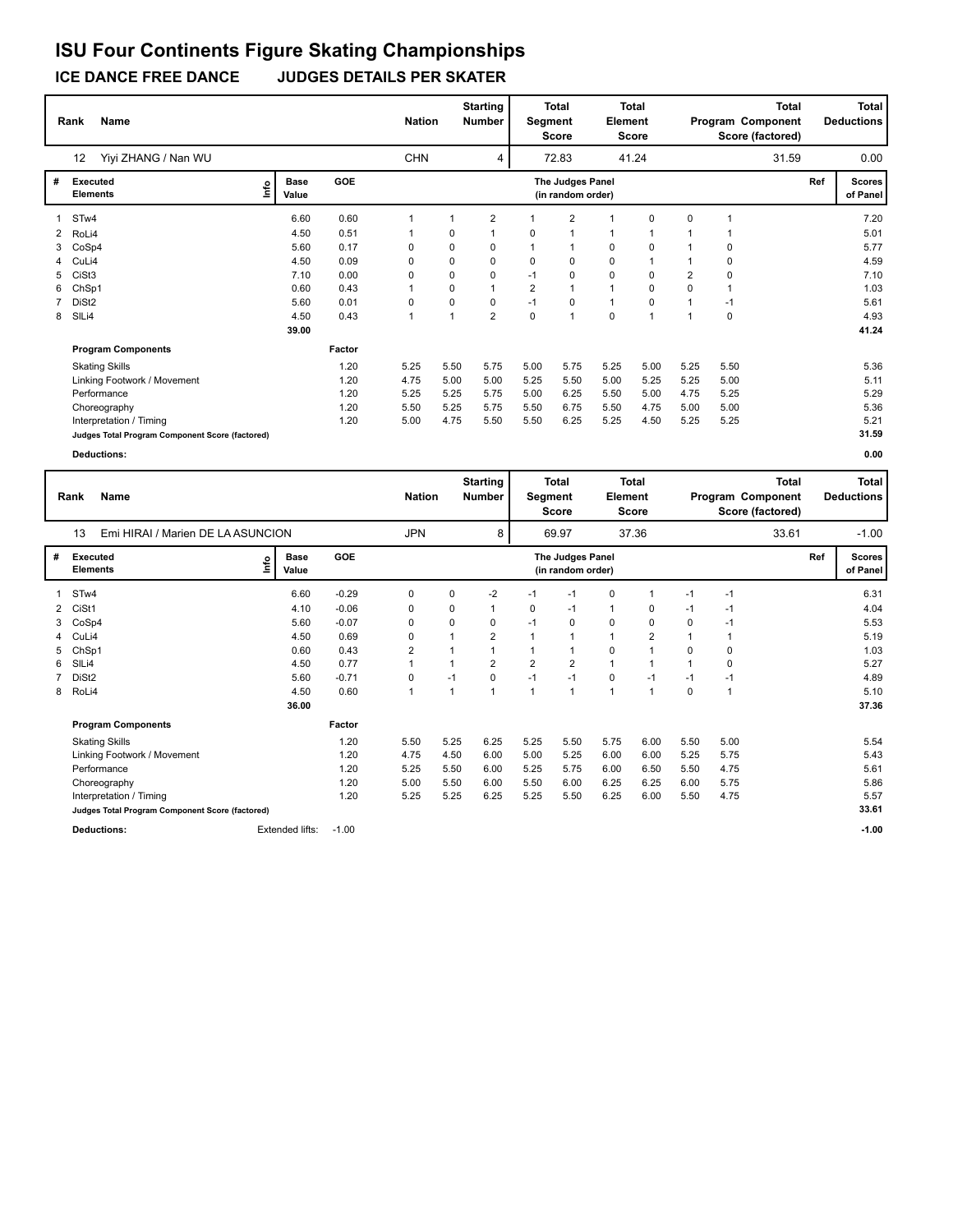**ICE DANCE FREE DANCE JUDGES DETAILS PER SKATER**

|   | Name<br>Rank                                    |    |                      |            | <b>Nation</b> |          | <b>Starting</b><br><b>Number</b> |      | <b>Total</b><br>Segment<br>Score      | Element      | <b>Total</b><br>Score |          |      | <b>Total</b><br>Program Component<br>Score (factored) |     | <b>Total</b><br><b>Deductions</b> |
|---|-------------------------------------------------|----|----------------------|------------|---------------|----------|----------------------------------|------|---------------------------------------|--------------|-----------------------|----------|------|-------------------------------------------------------|-----|-----------------------------------|
|   | Xibei LI / Guangyao XIANG<br>14                 |    |                      |            | <b>CHN</b>    |          |                                  |      | 64.11                                 |              | 36.34                 |          |      | 27.77                                                 |     | 0.00                              |
| # | <b>Executed</b><br><b>Elements</b>              | ١Ě | <b>Base</b><br>Value | <b>GOE</b> |               |          |                                  |      | The Judges Panel<br>(in random order) |              |                       |          |      |                                                       | Ref | <b>Scores</b><br>of Panel         |
|   | RoLi4                                           |    | 4.50                 | 0.26       | 0             | 0        | 0                                | 0    |                                       |              |                       |          | 0    |                                                       |     | 4.76                              |
| 2 | DiSt <sub>2</sub>                               |    | 5.60                 | 0.00       | 0             | 0        | 0                                | 0    | 0                                     | 0            | 0                     | 0        |      |                                                       |     | 5.60                              |
| 3 | SIL <sub>i4</sub>                               |    | 4.50                 | 0.00       | $\Omega$      | 0        | 0                                | 0    | 0                                     | 0            | 0                     | $-1$     |      |                                                       |     | 4.50                              |
|   | CoSp4                                           |    | 5.60                 | $-0.07$    |               | $-1$     | $-1$                             | 0    | 0                                     | 0            | $\Omega$              | $\Omega$ | 0    |                                                       |     | 5.53                              |
| 5 | STw4                                            |    | 6.60                 | 0.34       |               | 2        |                                  | 0    | 0                                     |              | $\Omega$              |          | 0    |                                                       |     | 6.94                              |
| 6 | CuLi4                                           |    | 4.50                 | $-0.21$    | $\mathbf 0$   | $-1$     | $-1$                             | 0    | $-1$                                  | 0            | $-1$                  | $\Omega$ | 0    |                                                       |     | 4.29                              |
|   | CiSt1                                           |    | 4.10                 | $-0.14$    |               | 0        | $-1$                             | 0    | 0                                     | 0            | $-1$                  | 0        | $-1$ |                                                       |     | 3.96                              |
| 8 | ChLi1                                           |    | 0.60                 | 0.16       |               | $\Omega$ | 0                                | 0    | $-1$                                  | $\mathbf{1}$ | -1                    | $\Omega$ | $-3$ |                                                       |     | 0.76                              |
|   |                                                 |    | 36.00                |            |               |          |                                  |      |                                       |              |                       |          |      |                                                       |     | 36.34                             |
|   | <b>Program Components</b>                       |    |                      | Factor     |               |          |                                  |      |                                       |              |                       |          |      |                                                       |     |                                   |
|   | <b>Skating Skills</b>                           |    |                      | 1.20       | 5.00          | 5.25     | 5.25                             | 5.25 | 4.50                                  | 4.75         | 4.75                  | 4.75     | 4.25 |                                                       |     | 4.89                              |
|   | Linking Footwork / Movement                     |    |                      | 1.20       | 5.00          | 4.75     | 4.00                             | 4.50 | 4.00                                  | 4.25         | 4.50                  | 4.25     | 4.25 |                                                       |     | 4.36                              |
|   | Performance                                     |    |                      | 1.20       | 5.50          | 5.25     | 4.75                             | 4.75 | 4.25                                  | 5.00         | 4.50                  | 4.50     | 3.50 |                                                       |     | 4.71                              |
|   | Choreography                                    |    |                      | 1.20       | 5.25          | 5.00     | 4.50                             | 4.50 | 4.25                                  | 5.25         | 4.25                  | 4.75     | 4.00 |                                                       |     | 4.64                              |
|   | Interpretation / Timing                         |    |                      | 1.20       | 5.50          | 5.00     | 4.25                             | 4.75 | 4.00                                  | 4.75         | 4.50                  | 4.50     | 3.75 |                                                       |     | 4.54                              |
|   | Judges Total Program Component Score (factored) |    |                      |            |               |          |                                  |      |                                       |              |                       |          |      |                                                       |     | 27.77                             |

|                                                 | Rank                                       | <b>Name</b>                 |             |                 |         |              | <b>Starting</b><br><b>Nation</b><br><b>Number</b> |                | <b>Total</b><br>Segment<br><b>Score</b> |       |                | <b>Total</b><br><b>Element</b><br><b>Score</b> |          | <b>Total</b><br>Program Component<br>Score (factored) |       |     | <b>Total</b><br><b>Deductions</b> |
|-------------------------------------------------|--------------------------------------------|-----------------------------|-------------|-----------------|---------|--------------|---------------------------------------------------|----------------|-----------------------------------------|-------|----------------|------------------------------------------------|----------|-------------------------------------------------------|-------|-----|-----------------------------------|
|                                                 | Anastasia KHROMOVA / Daryn ZHUNUSSOV<br>15 |                             |             |                 |         | <b>KAZ</b>   |                                                   | 5              |                                         | 62.52 |                | 33.79                                          |          |                                                       | 30.73 |     | $-2.00$                           |
| #                                               | <b>Executed</b><br><b>Elements</b>         |                             | <u>info</u> | Base<br>Value   | GOE     |              | The Judges Panel<br>(in random order)             |                |                                         |       |                |                                                |          |                                                       |       | Ref | <b>Scores</b><br>of Panel         |
|                                                 | SILi4                                      |                             |             | 4.50            | 0.51    | 0            |                                                   | $\overline{2}$ |                                         | 1     | $\overline{2}$ | $\Omega$                                       | 0        | 1                                                     |       |     | 5.01                              |
| 2                                               | CiSt <sub>2</sub>                          |                             |             | 5.60            | 0.47    | $-1$         |                                                   | 0              |                                         | 0     | 1              | $\Omega$                                       | 0        | 1                                                     |       |     | 6.07                              |
| 3                                               | CoSp2                                      |                             |             | 3.60            | $-0.64$ | $-2$         | $-1$                                              | $-1$           | 0                                       | $-2$  | $-1$           | $-1$                                           | $-1$     | $-2$                                                  |       |     | 2.96                              |
| 4                                               | STw1                                       |                             |             | 3.10            | $-0.41$ | $-2$         | $-1$                                              | $-1$           | $-1$                                    | $-1$  | $-1$           | $-1$                                           | $-2$     | $-2$                                                  |       |     | 2.69                              |
| 5                                               | DiSt3                                      |                             |             | 7.10            | $-0.29$ | $-1$         | 0                                                 | $-1$           |                                         | 0     | 0              | $-1$                                           | 0        | 0                                                     |       |     | 6.81                              |
| 6                                               | CuLi4                                      |                             |             | 4.50            | 0.43    | $\mathbf{1}$ | 0                                                 |                |                                         | 0     | 1              | $\Omega$                                       | 1        |                                                       |       |     | 4.93                              |
|                                                 | RoLi4                                      |                             |             | 4.50            | 0.26    | $-1$         |                                                   |                |                                         | 0     | 0              | $\Omega$                                       | 0        | 1                                                     |       |     | 4.76                              |
| 8                                               | ChSp1                                      |                             |             | 0.60            | $-0.04$ | $-3$         | $\Omega$                                          | $\mathbf 0$    | $-1$                                    | $-2$  | $\mathbf 0$    | $\Omega$                                       | $\Omega$ | $-2$                                                  |       |     | 0.56                              |
|                                                 |                                            |                             |             | 33.50           |         |              |                                                   |                |                                         |       |                |                                                |          |                                                       |       |     | 33.79                             |
|                                                 |                                            | <b>Program Components</b>   |             |                 | Factor  |              |                                                   |                |                                         |       |                |                                                |          |                                                       |       |     |                                   |
|                                                 |                                            | <b>Skating Skills</b>       |             |                 | 1.20    | 4.25         | 5.00                                              | 6.00           | 6.00                                    | 5.00  | 5.50           | 5.25                                           | 5.50     | 4.50                                                  |       |     | 5.25                              |
|                                                 |                                            | Linking Footwork / Movement |             |                 | 1.20    | 4.50         | 4.50                                              | 5.75           | 5.75                                    | 4.75  | 5.25           | 4.75                                           | 5.25     | 4.50                                                  |       |     | 4.96                              |
|                                                 |                                            | Performance                 |             |                 | 1.20    | 4.00         | 5.00                                              | 6.25           | 5.75                                    | 4.25  | 5.50           | 5.00                                           | 5.50     | 4.25                                                  |       |     | 5.04                              |
|                                                 |                                            | Choreography                |             |                 | 1.20    | 4.25         | 5.25                                              | 6.25           | 6.25                                    | 5.00  | 5.25           | 5.50                                           | 5.75     | 4.00                                                  |       |     | 5.32                              |
|                                                 |                                            | Interpretation / Timing     |             |                 | 1.20    | 4.75         | 4.50                                              | 6.50           | 5.75                                    | 4.50  | 5.50           | 4.75                                           | 5.50     | 3.75                                                  |       |     | 5.04                              |
| Judges Total Program Component Score (factored) |                                            |                             |             |                 |         |              |                                                   |                |                                         |       |                |                                                |          |                                                       |       |     | 30.73                             |
|                                                 |                                            | <b>Deductions:</b>          |             | Extended lifts: | $-2.00$ |              |                                                   |                |                                         |       |                |                                                |          |                                                       |       |     | $-2.00$                           |